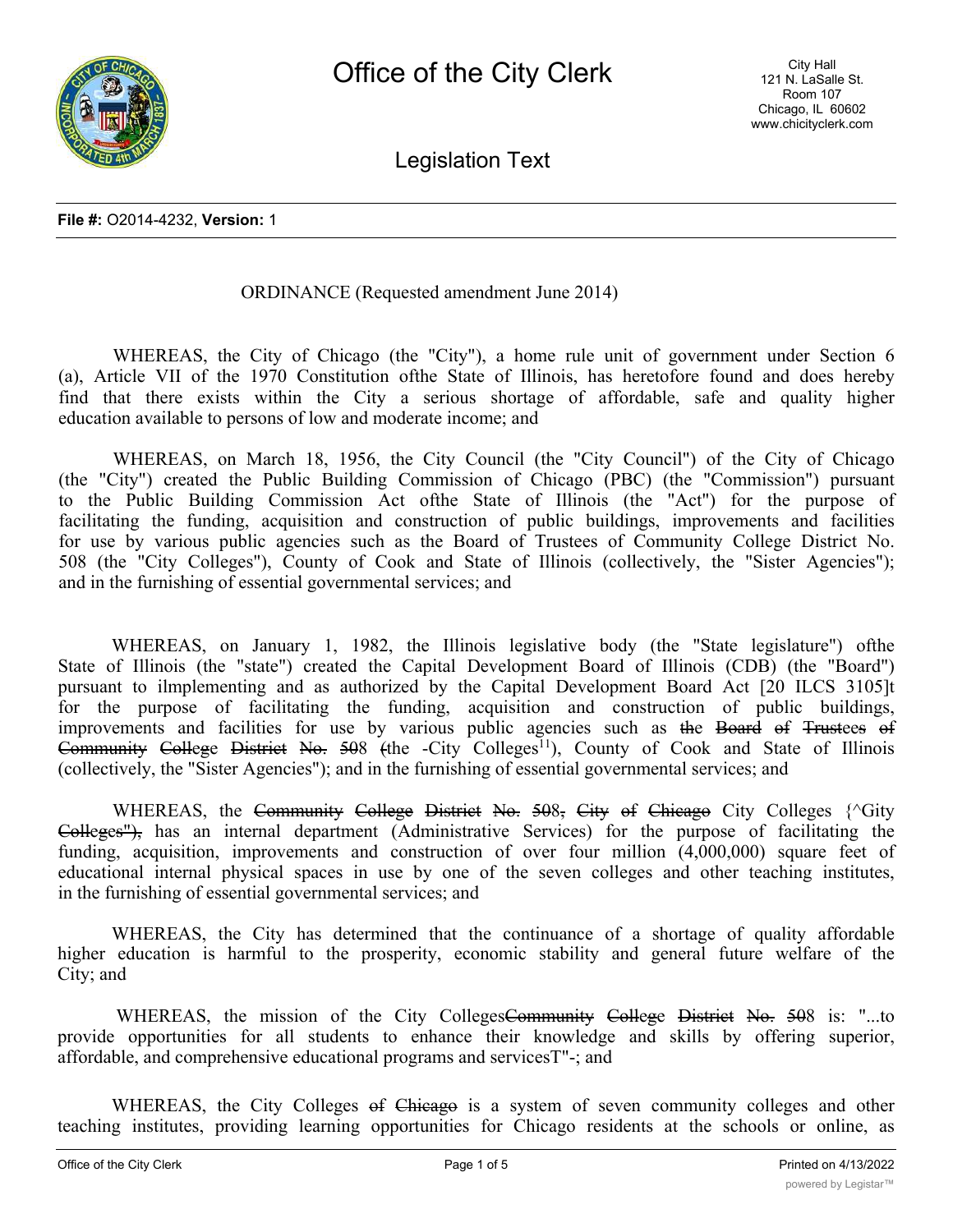well as members of the U.S<sup> $\land$ </sup> military through the Navy Campus. Student enrollments continues to be more thanevef 120,000 and growing. The City Colleges of Chicago was established on September 11, 1911.

The seven colleges and other teaching institutes are:

- Richard J. Daley College
- Kennedy-King College
- Malcolm X College
- Olive-Harvey College
- Harry S. Truman College
- · Harold Washington College
- Wilbur Wright College
- District Office
- Washburne Culinary Institute
- · WYCC Channel 20-21DT
- Harold Washington Cultural Center

Satellite Campuses (South Chicago Learning Center), (Dawson Technical Institute), (Arturo Velazquez Technical Institute), (West Side Learning Center) (Lakeview Learning Center) and (Humboldt Park Vocational Educational Center): and

WHEREAS, the City of Chicago and the City Colleges of Chicago have developed several new partnerships in the past and plan to expand neighborhood services available to small businesses, aimed at better educating small business operators about how to start or grow their business; and

WHEREAS, the City Colleges of Chicago have developed in the past and present many Capitael projects with the Chicago Public Building Commission, Illinois Capitael Development Board and within its own College District Administrative Services, and

WHEREAS, City Colleges of Chicago receives tax levies -and tuition to offset the high cost of higher education and at various locations is eligible to receive Tax Increment Financing (TIF) funds for cCapital improvements; and .

WHEREAS, the City Colleges of Chioago student enrollment is growing with new needs in a demanding changing job market with new requirements of physical facilities and technology; and

WHEREAS, the City Colleges<del>Community College Distriot No. 50</del>8 has endeavoredbeen requested by the various City Colleges of Chicago to undertake the construction of buildings and facilities for use by such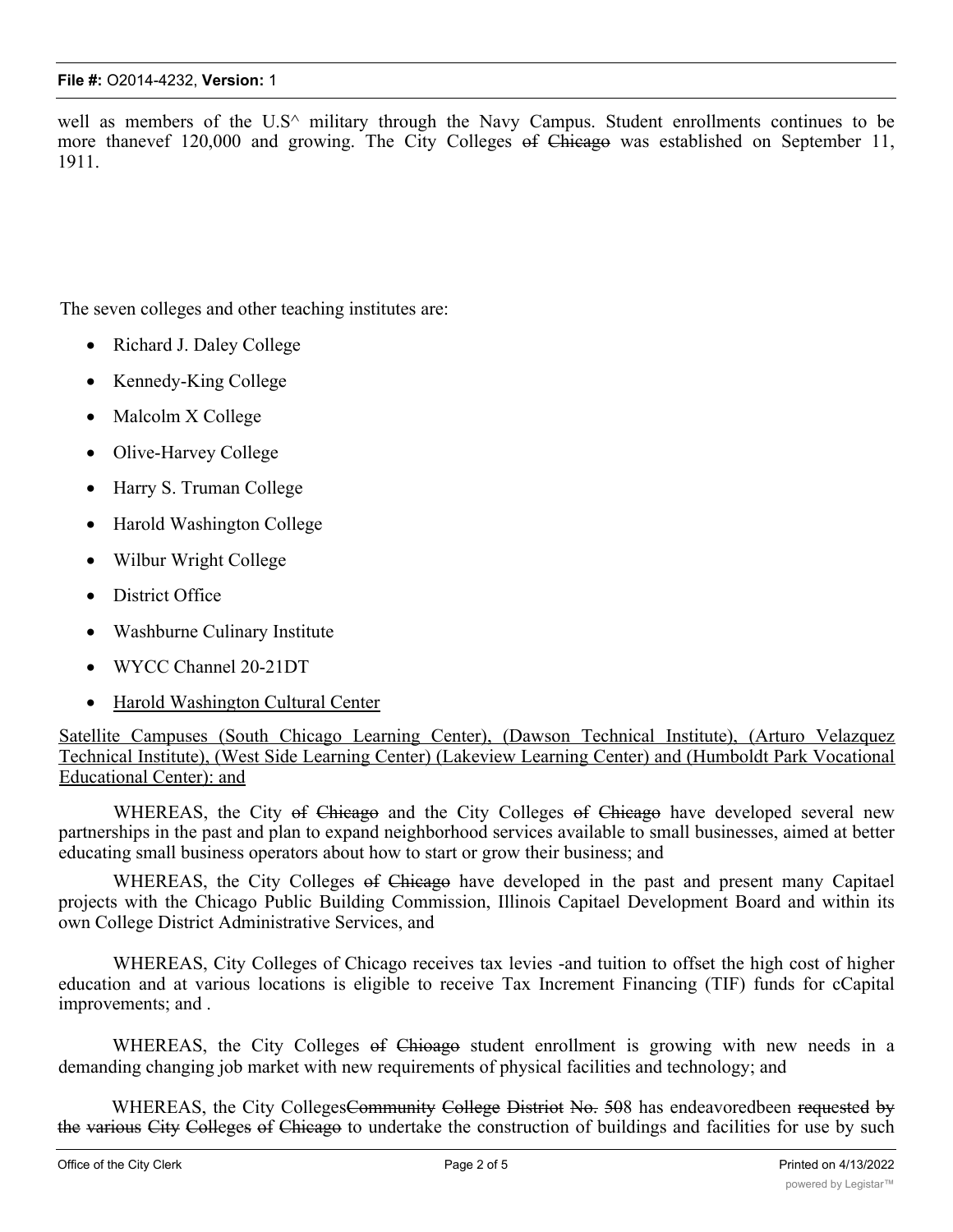educational institutions in the furnishing of public educational services; and

WHEREAS, the City maintains a comprehensive municipal building code (the "Code") governing the construction, repair, maintenance and inspection of buildings in order to protect the public health and safety; and

WHEREAS, in order to determine compliance with the requirements of the Code, the City issues construction permits, various licenses and capacity cards and conducts periodic inspections which are financed in part by various fees imposed by the City for the examination of plans, issuance of permits, licenses and inspections; and

WHEREAS, contractors engaged to construct buildings and facilities for ffhe City Colleges of Chicago are required to file numerous license and permit applications for original ands renewed permits and to pay the fees and charges imposed for such permits and licenses; and

WHEREAS, the financial and administrative costs of complying with the Code includei-ng work hours spent in preparing applications, waiting for consideration and approval of applications and resulting delays is costly and impedes the efficient operation of ffhe City Colleges of Chicago iln the construction of buildings and facilities for the various College buildings throughout the city; and

WHEREAS, the financial and administrative obligations imposed by the Code ares deleterious to the City and the City Colleges who share the same tax base; now therefore,

## BE IT ORDAINED BY THE CITY COUNCIL

SECTION 1. Notwithstanding any provision of the Code of the City to the contrary, all permits for demolition, new construction, construction alteration, repair, renovation, rehabilitation and inspection of buildings and facilities by the City Colleges of Chicago and its contractors for public or governmental use by the Board of Trustees of Community College District No. 508 (the "City Colleges") shall be issued without charge, commencing April 01, 2009, for a duration not to exceed twenty years from the noted commencement date (April 01. 2029) or upon the completion of projects in process within the City of Chicago's Department Agencies, ie. Buildings. Transportation exc.

SECTION 2. This Ordinance shall not absolve or release the Board of Trustees of Community College District No. 508 (the  $\text{ity College}^{11}$ ) or its contractors from compliance with the building and fire provisions of the Code including requirements for the filing of plans, the obtaining of permits and necessities for inspections.

SECTION 3. The Commissioners of Buildings, Transportation and Business License Affairs and Consumer Protection of the City areis authorized to establish, in cooperation with the Chancellor, a system which enables, the Board of Trustees of Community College District No. 508 (the iCity Colleges<sup>11</sup>) and its contractors to file and process applications in a manner which reduces the administrative burden of the Board of Trustees of Community College District No. 508 (the  $\textdegree$ City Colleges<sup>11</sup>).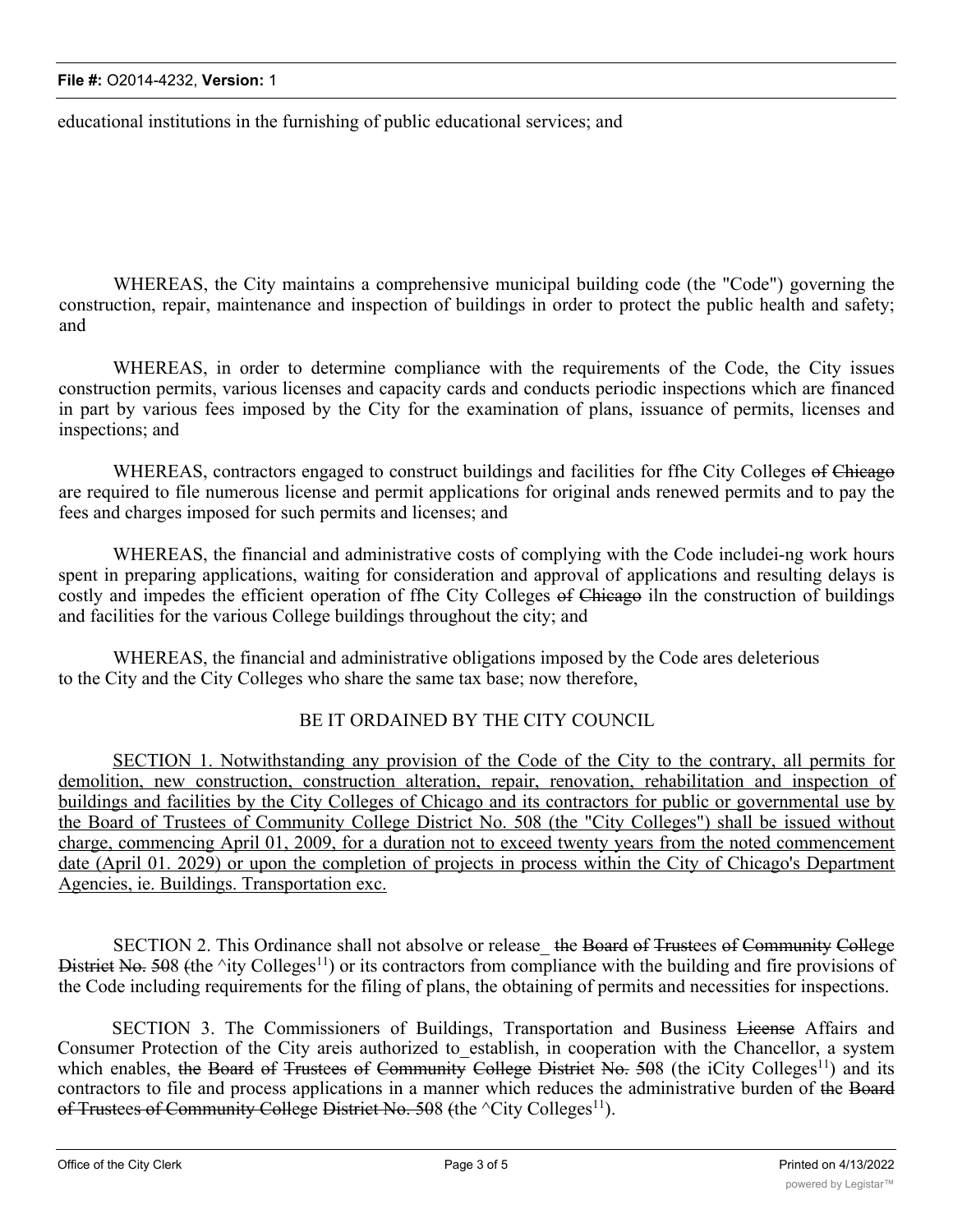# SECTION 4. This ordinance shall be amended by deleting the language stricken through and by inserting the language underscored.

SECTION 5. This ordinance shall be in full force and effect immediately upon its passage and approval.

### **EXHIBIT A Fee and Other Waivers**

#### **Department of Buildings**

Waiver of Plan Review, Permit and Inspection Fees:

A.Building Permit: Zoning

Construction/Architectural/Structural Internal Plumbing

and Sewers HVAC

Water for Construction Smoke Abatement

- B.Electrical Permit: Service and Wiring
- C.Elevator Permit (if applicable)

D.Wrecking Permit and all fees related, (if applicable)

E. Fencing Permit (if applicable)

F. Fees for the review of building plans for compliance with accessibility codes by the Mayor's Office for People with Disabilities imposed by Section 13-32-310(2) of the Municipal Code of Chicago

#### G.**Capacity Card fees Department of Water**

#### **Management**

Tap Fees

Cut and Seal .Fees for water and sewers

(Fees to purchase B-boxes and remote read-outs are not waivedr)

Permit (connection) and Inspection Fees

Sealing Permit Fees

Storm water ordinance review fee